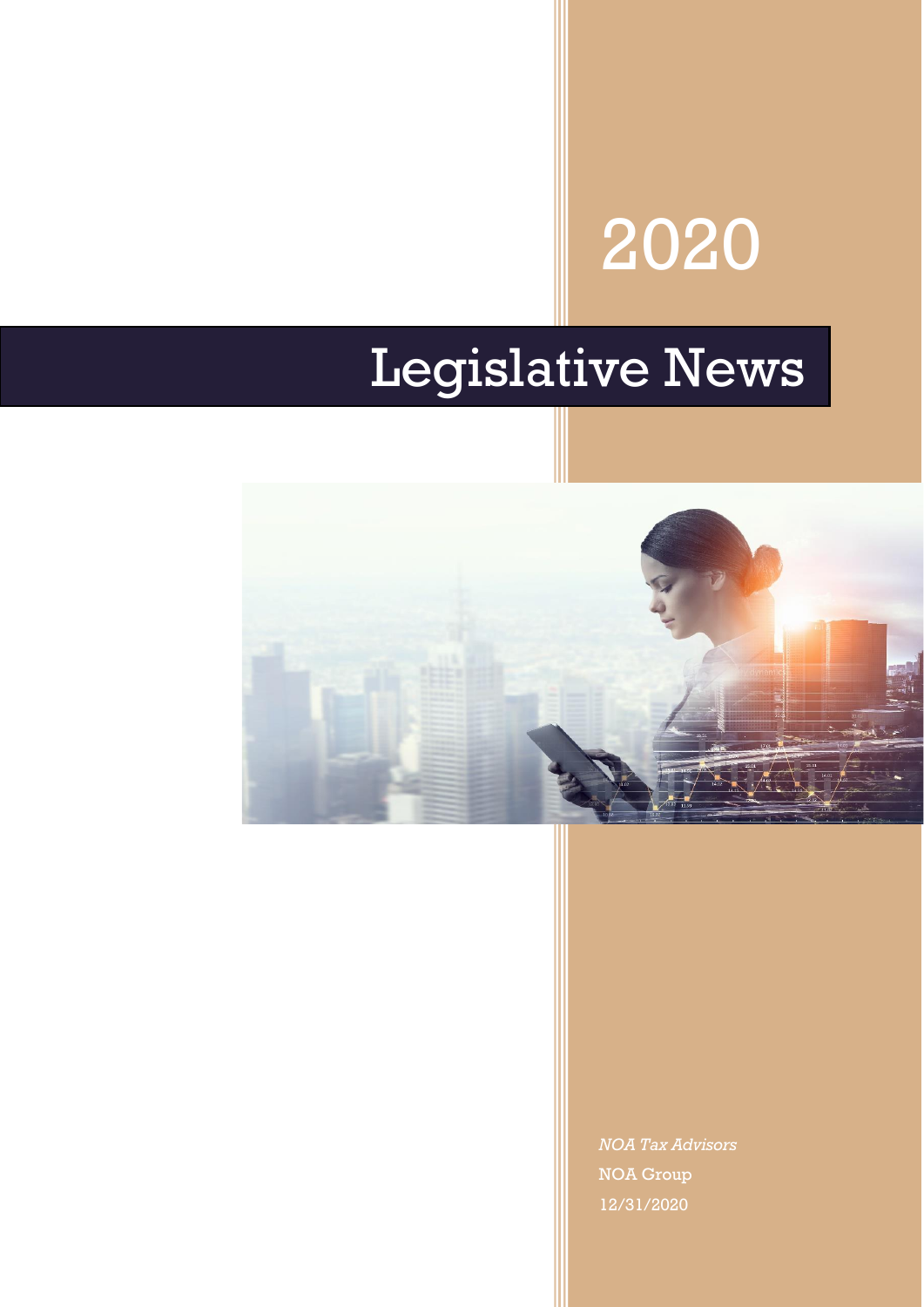





#### **Amendments presented in brief:**

On December 24, 2020, Order no. 3192 of December 22, 2020 for the amendment of the Procedure for communication by electronic means of remote transmission between the Ministry of Public Finances / central fiscal body and individuals, legal entities and other entities without legal personality, approved by Order of the Minister of Public Finance no. 660/2017, respectively Law no.



298 of December 24, 2020 for the completion of Law no. 53/2003 - Labor Code were published in the Official Gazette no. 1291, respectively the Official Gazette no. 1293.

On December 30, 2020, Order no. 4136 of December 17, 2020 on the amendment of the Order of the President of the National Agency for Fiscal Administration no. 3725/ 2017 for the approval of the tax registration forms of the taxpayers and of the types of fiscal obligations that form the fiscal vector was published in the Official Gazette no. 1311.

Also, on December 31, 2020, Emergency Ordinance no. 220 of December 30, 2020 on the application of social protection measures after January 1, 2021 in the context of the spread of the SARS-CoV-2 coronavirus, as well as for the amendment of some normative acts, Emergency Ordinance no. 224 of 30 December 2020 on certain measures for the provision of financial support to tourism enterprises, accommodation structures, food structures and travel agencies, whose activity has been affected in the context of the COVID-19 pandemic,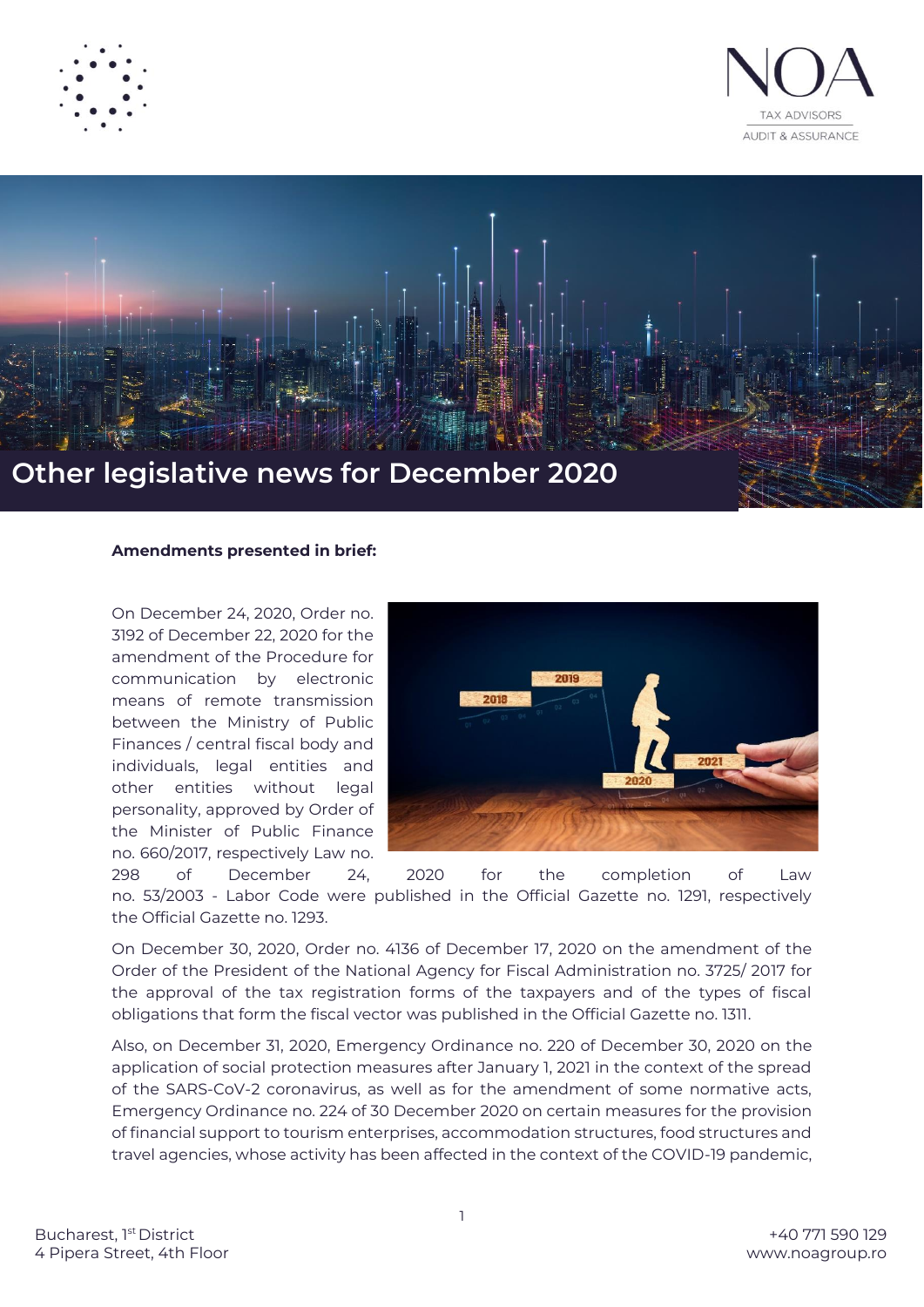



and on some fiscal measures, Emergency Ordinance no. 226 of December 30, 2020 regarding some fiscal-budgetary measures and for the amendment and completion of some normative acts and the extension of some terms, respectively the Emergency Ordinance no. 227 of December 30, 2020 for the amendment and completion of the Government Emergency Ordinance no. 37/2020 on the granting of facilities for loans granted by credit institutions and non-bank financial institutions to certain categories of borrowers, Order no. 3225 of December 30, 2020 for the approval of the rules on the procedure for granting the certificate of deferral of the payment of VAT in customs and release of the security for imports of goods, were published in the Official Gazette no. 1,326, in the Official Gazette no. 1330, in the Official Gazette no. 1331, respectively in the Official Gazette no. 1332.

These acts concern the introduction of VAT exemptions, the establishment of aid schemes and tax facilities for economic operators in HoReCa and changes regarding the reduced VAT rate, the deductibility of adjustments for the depreciation of uncollected receivables, cancellation of ancillary obligations, granting financing for economic operators in HoReCa, extension of social protection measures after January 1, 2021 in the context of the spread of SARS-CoV-2 coronavirus, extension of the repayment period of principal rates, interest and fees related to loans granted by creditors, etc.

# **Amendments explained in more detail:**

| Key words: |                                                                  | <b>Provisions of the Emergency Ordinance no. 220 of</b>                                                                                                                                                                                              |  |  |  |
|------------|------------------------------------------------------------------|------------------------------------------------------------------------------------------------------------------------------------------------------------------------------------------------------------------------------------------------------|--|--|--|
|            | Employment<br>of persons                                         | <b>December 30, 2020:</b>                                                                                                                                                                                                                            |  |  |  |
|            | between 16<br>and 29 years of<br>age and over<br>50 years of age | Employers who hire between January 1 and September 1, 2021:<br>樂<br>persons over 50 years of age whose employment has been<br>$\circ$<br>terminated for reasons not attributable to them during the                                                  |  |  |  |
|            | Remuneration<br>of daily<br>workers                              | state of emergency or alert;<br>persons aged between 16 and 29 registered<br>as<br>$\circ$<br>unemployed;                                                                                                                                            |  |  |  |
|            | Settlement<br>41.5% of salary                                    | Romanian citizens, of the same age categories, having<br>$\circ$<br>terminated in 2020 their employment relationship with<br>employers from other states, for reasons not attributable                                                               |  |  |  |
| $\bullet$  | Granting days<br>off for parents                                 | to them,<br>may receive 50% of the employee's monthly salary, for a<br>12-months period, for each person employed in this category,<br>but no more than RON 2,500.                                                                                   |  |  |  |
|            |                                                                  | An extension up to June 30, 2021 is provided for the measures<br>桑<br>whereby:<br>35% of the remuneration due for each working day of daily<br>$\circ$<br>workers is granted for a period of 3 months, at the choice<br>of the beneficiary of works; |  |  |  |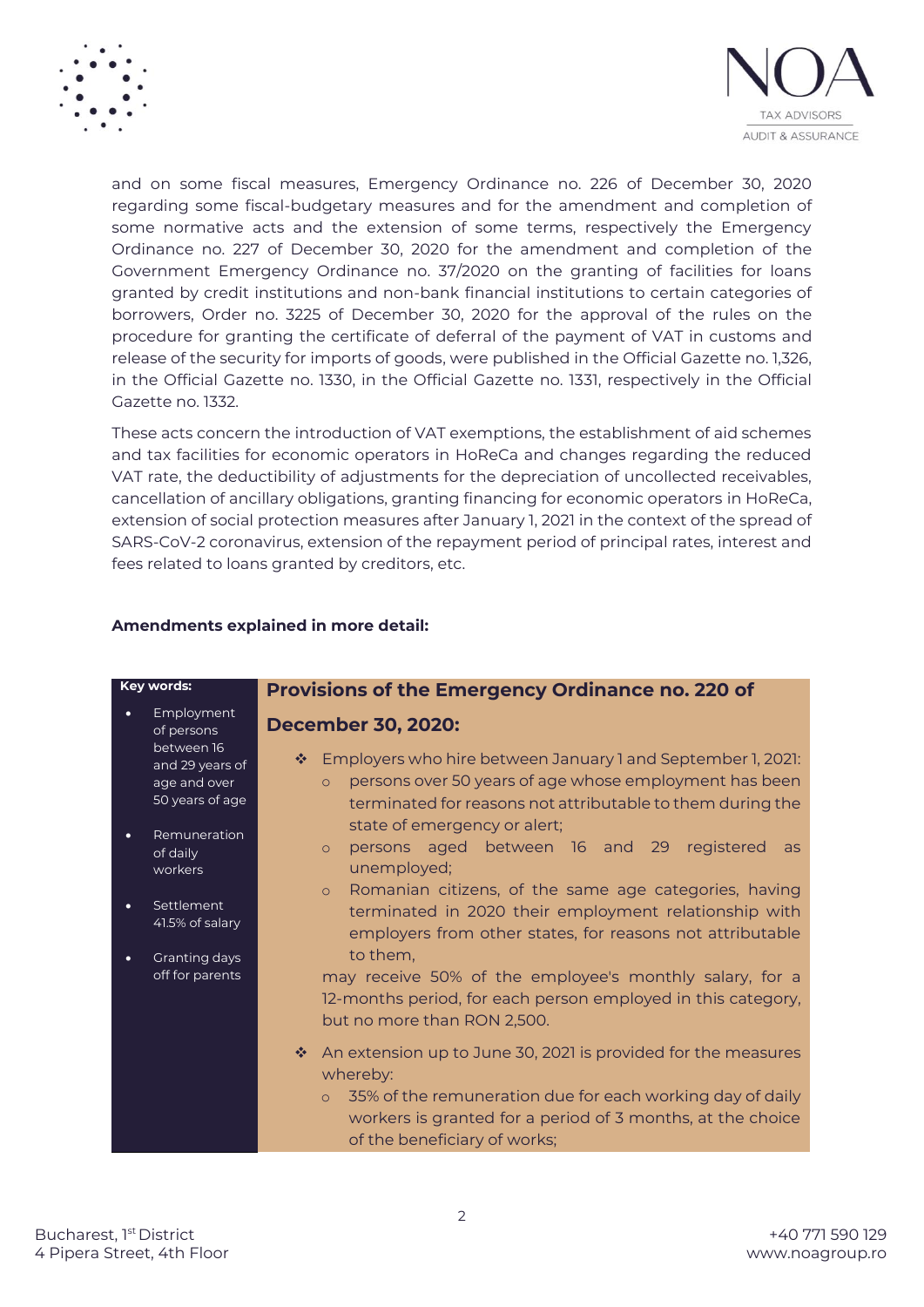



|         | o 41.5% of the salary granted to employees who conclude<br>individual employment contracts for a determined period<br>of up to 3 months is reimbursed, but not more than 41.5%<br>of the average gross salary; |
|---------|----------------------------------------------------------------------------------------------------------------------------------------------------------------------------------------------------------------|
| $\circ$ | paid days off are granted to parents during online classes,<br>including the days off allowance of 75% of the gross salary,<br>but no more than 75% of the average gross salary.                               |

# **Provisions of the Emergency Ordinance no. 224 of**

## **December 30, 2020:**

- State aid scheme for financing HoReCa companies
- **Grants**

**Key words:**

- ❖ A state aid scheme is enacted that would allow granting financing from national public funds and/ or from external funds for tourism companies, tourist reception structures with accommodation functions, food structures and travel agencies, whose activity was affected in the context of the COVID-19 pandemic.
- ❖ The aid scheme aims to provide grants to cover 20% of the loss of turnover or account movement, suffered in 2020, compared to 2019, but not more than EUR 800,000/ company.

**Provisions of the Emergency Ordinance no. 226 of**

#### **Key words:**

- **December 30, 2020:**
- Holiday vouchers
- VAT exemptions
- Deadline for equipping commercial vending machines with ficcal electronic cash registers
- Full deductibility of adjustments for impairment of receivables
- 5% VAT housing rate
- ❖ The holiday vouchers for 2021 are issued only on electronic support and will continue to be granted based on the Government Emergency Ordinance no. 8/2009.
- ❖ Until December 31, 2022, the supplies of medical devices for in-vitro diagnosis of COVID-19, of vaccines against COVID-19, as well as the related vaccination and testing services, other than those exempted from VAT according to art. 292 of the Fiscal Code, are exempt from VAT.
- ❖ In case of imports of waste materials, the exemption from the actual payment of VAT in customs will not be effective from January 1, 2021.
- ❖ The term until which the economic operators making supplies of goods or services through vending machines have the obligation to equip the vending machines with fiscal electronic cash registers is suspended until December 31, 2021.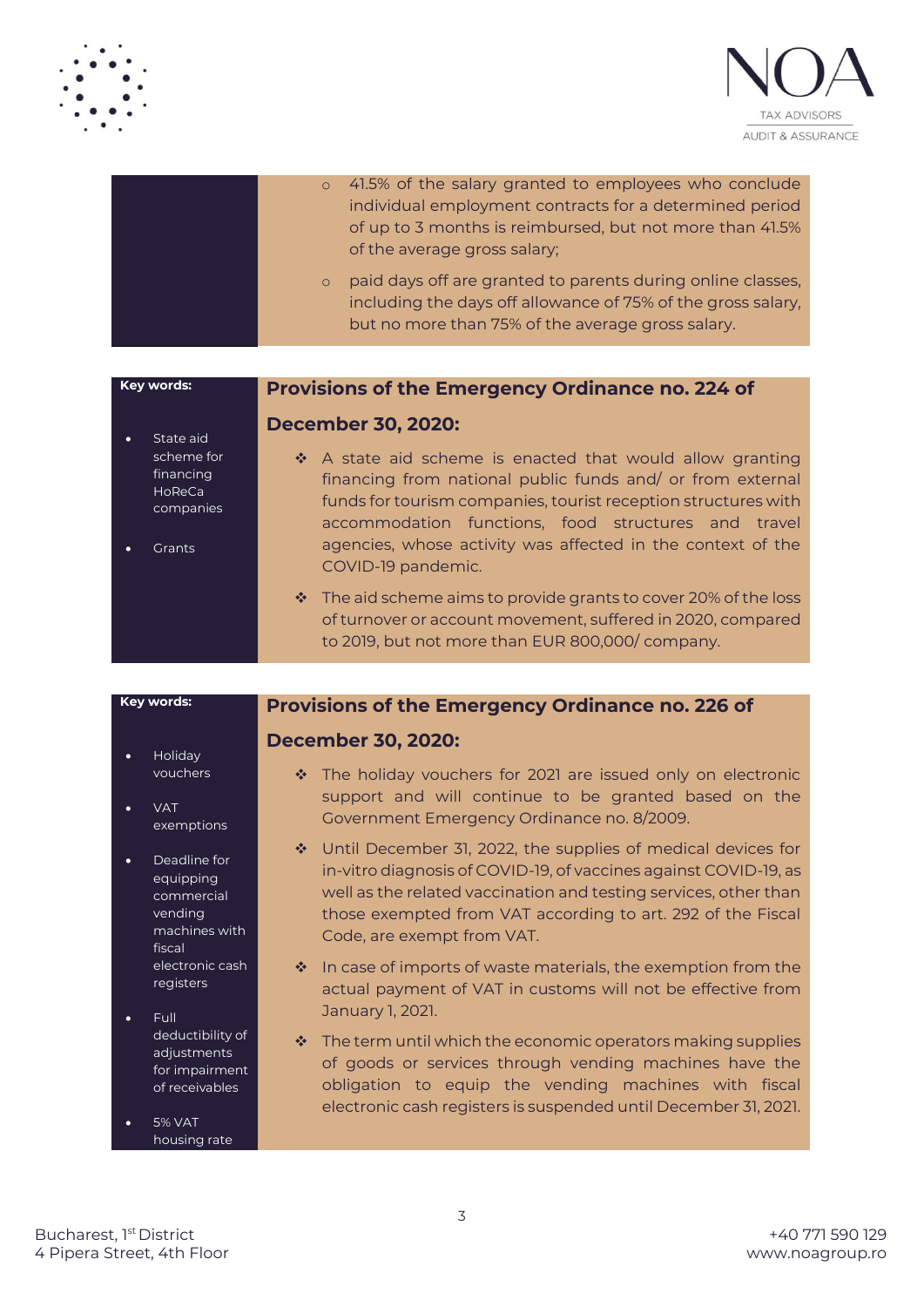



- Fill-in the Single Declaration
- Cancellation of ancillary obligations
- **Simplified** rescheduling
- VAT refund
- HoReCa specific tax

❖ The failure to comply with the obligation to ensure the remote connection of electronic fiscal cash registers, in order to transmit fiscal data to ANAF, will not be sanctioned until March 31, 2021.

- ❖ The full deductibility of adjustments for impairment of receivables is postponed until January 1, 2022, so that in 2021 they can be deducted only up to 30% of their value provided the conditions provided by law are met.
- ❖ The ceiling of EUR 140,000 for the application of the 5% VAT rate for the delivery of housing to individuals is postponed until January 1, 2022. Thus, in 2021 the rate of 5% can be applied if the value of housing does not exceed the ceiling of RON 450,000.
- ❖ Clarifications are brought, for the 2020 Single Declaration filling-in, with respect to the tax regime of allowances granted for temporary reduction of working time or interruption of activity, as a result of the effects of SARS-CoV-2 coronavirus, to professionals, lawyers, persons having concluded individual employment conventions, persons having concluded sports activity contracts, as well as individuals having obtained income exclusively from copyright and related rights.
- $\cdot \cdot$  For the purposes of requesting the cancellation of the ancillary obligations based on GEO no. 69/2020, the obligations due by the insolvent debtor qualify as main outstanding budgetary obligations, regardless of the existence of a table of receivables or a program for the payment of receivables.
- ❖ The decision to settle the situation on the additional obligations assessed further to the customs control which is drawn up at the request of the taxpayer to correct the declared customs obligations is assimilated to a rectifying return for the purpose of requesting the cancellation of ancillary obligations based on GEO no. 69/2020.
- ❖ The request for cancellation of ancillary obligations under GEO no. 69/2020 can be submitted until March 31, 2021.
- ❖ The request for the payment rescheduling under GEO no. 181/2020, for the budgetary obligations due after the date of declaring the state of emergency (simplified rescheduling procedure), can be submitted until March 31, 2021.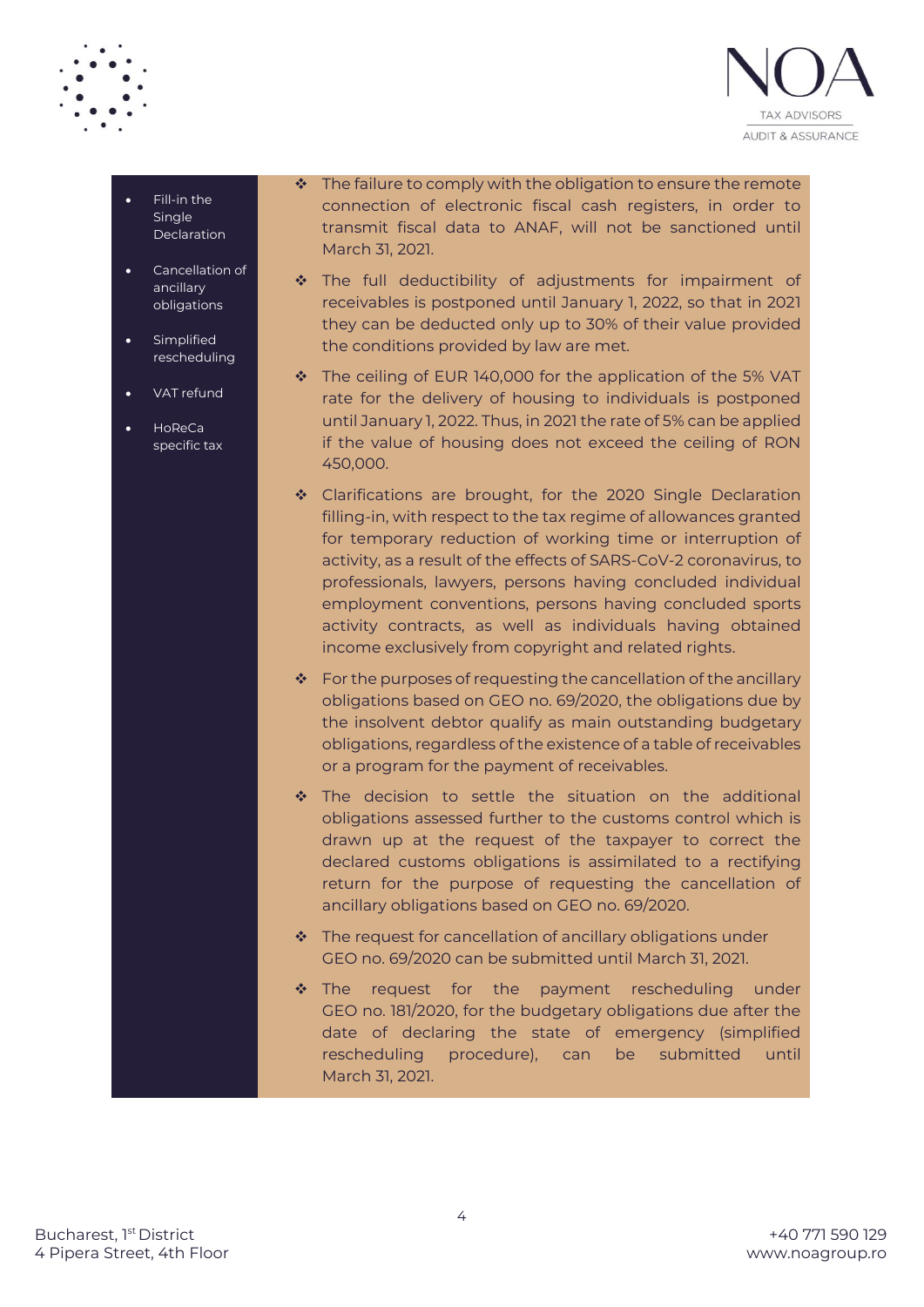



| * The measures for restructuring the outstanding budgetary<br>obligations based on GO no. 6/2019 may be applied for<br>budgetary obligations outstanding up to December 31, 2020. |
|-----------------------------------------------------------------------------------------------------------------------------------------------------------------------------------|
| * The VAT requested for refund will be reimbursed with<br>subsequent tax inspection until March 31, 2021.                                                                         |
| * HoReCa taxpayers do not owe specific tax for a period of<br>90 days calculated starting with January 1, 2021.                                                                   |

**December 30, 2020:**

#### **Provisions of the Emergency Ordinance no. 227 of**

#### Term for suspension of repayment of principal, interest and fees

❖ Suspension of repayment of principal installments, interest and fees related to loans granted by creditors until March 30, 2020, for a period of up to 9 months, may be requested until March 15, 2021.

#### **Key words:**

**Key words:**

- Discounts on the corporate income tax, microenterpris e tax, specific tax
- Transactions with the United Kingdom
- Certificate of deferral of VAT payment in customs
- Virtual private space
- Form 700
- **Technical** unemploymen t benefit
- Labor Code

### **Other measures applicable after 1 January 2021:**

- ❖ The provisions of GEO no. 153/2020 under which taxpayers, paying corporate income tax, income tax on microenterprises or activity-specific tax, may benefit from reductions on the tax due if they improve their equity level, either by achieving a positive value or by achieving a positive and an increased value compared to the previous year, will enter into force. Tax cuts can reach up to 12% of the amount of tax due in 2021.
- ❖ The transition period for the withdrawal of the United Kingdom from the EU is coming to an end, so that tax and customs measures applicable to third countries will be equally applicable to transactions with the UK. However, in accordance with the Agreed Protocol on Ireland and Northern Ireland, EU customs rules and procedures generally continue to apply to goods entering and leaving Northern Ireland.
- ❖ The new procedure was approved for:
	- o granting the certificate of deferral of VAT payment in customs, for the imports made by the taxable persons registered for VAT purposes, which cumulatively meet the conditions introduced in the Fiscal Code by Law no. 296/202, and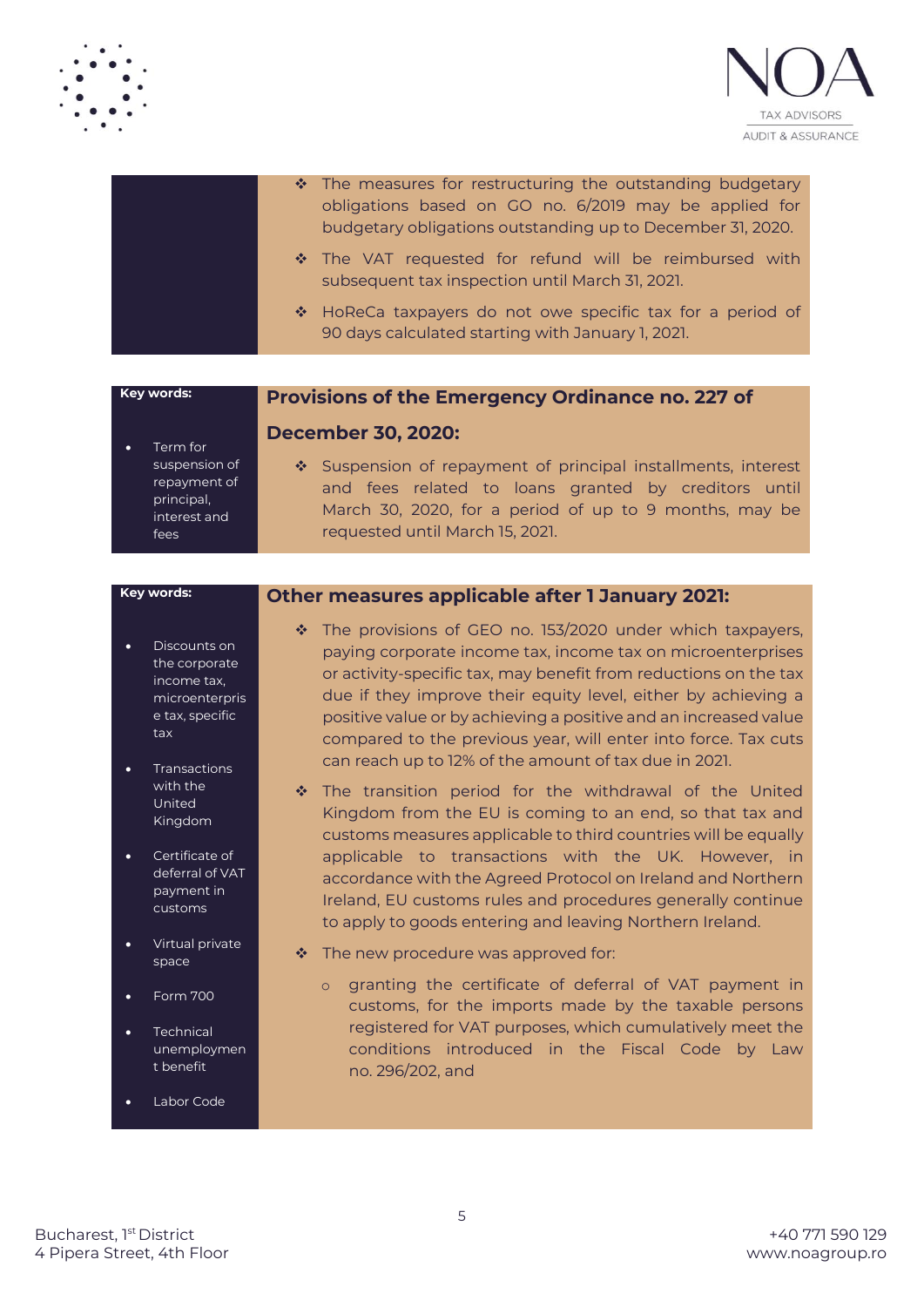

#### • Reduced working time

- **Reduction of** local taxes and fees
- Half-yearly accounting reports
- Statement of the beneficial owner

o the release of the security for imports of goods exempt from VAT being followed by exempted intra-Community supplies.

- ❖ Law no. 298/2020 supplements the Labor Code whereby the possibility of suspending the individual employment contract at the initiative of the employer during the temporary suspension of the activity and/ or its reduction as a result of the decree of state of siege or state of emergency, is being regulated. The law also stipulates that the indemnity paid from the unemployment insurance budget can be supplemented up to a minimum of 75% of the basic salary corresponding to the relevant position, if the employer's budget allows it.
- ❖ Employers who eliminate a position occupied by persons having their individual employment contracts suspended in the event of temporary interruption or reduction of employment, without termination of employment, for economic, technological, structural or similar reasons or as a result of the decree of the state of siege or the state of emergency, before the period mentioned by Law 298/2020, will have to return the amounts received as allowance, for the eliminated positions.
- ❖ The technical unemployment allowance of 75% of the base salary borne by the unemployment insurance budget which is still granted for the areas where traffic restrictions have been maintained, is extended until June 30, 2021. Also until June 30, 2021 is extended the allowance received by other professionals, lawyers, athletes and persons earning income exclusively from copyright and related rights.
- $\cdot \cdot$  The measure to reduce the working time of employees by the decision of the employer, for which the affected employees receive an indemnity of 75% of the difference between the gross base salary and the gross base salary for the hours actually worked, which is reimbursed from the insurance unemployment budget, can be further applied during the state of alert, as well as for a period of up to 3 months from the end date of the last period in which the state of emergency/ alert/ siege was declared.
- ❖ From January 1, 2021, the tax on buildings and land owned by natural and legal persons that are used for the provision of tourist services, for a maximum period of 180 consecutive or cumulated days, during a calendar year, shall be reduced by 50%.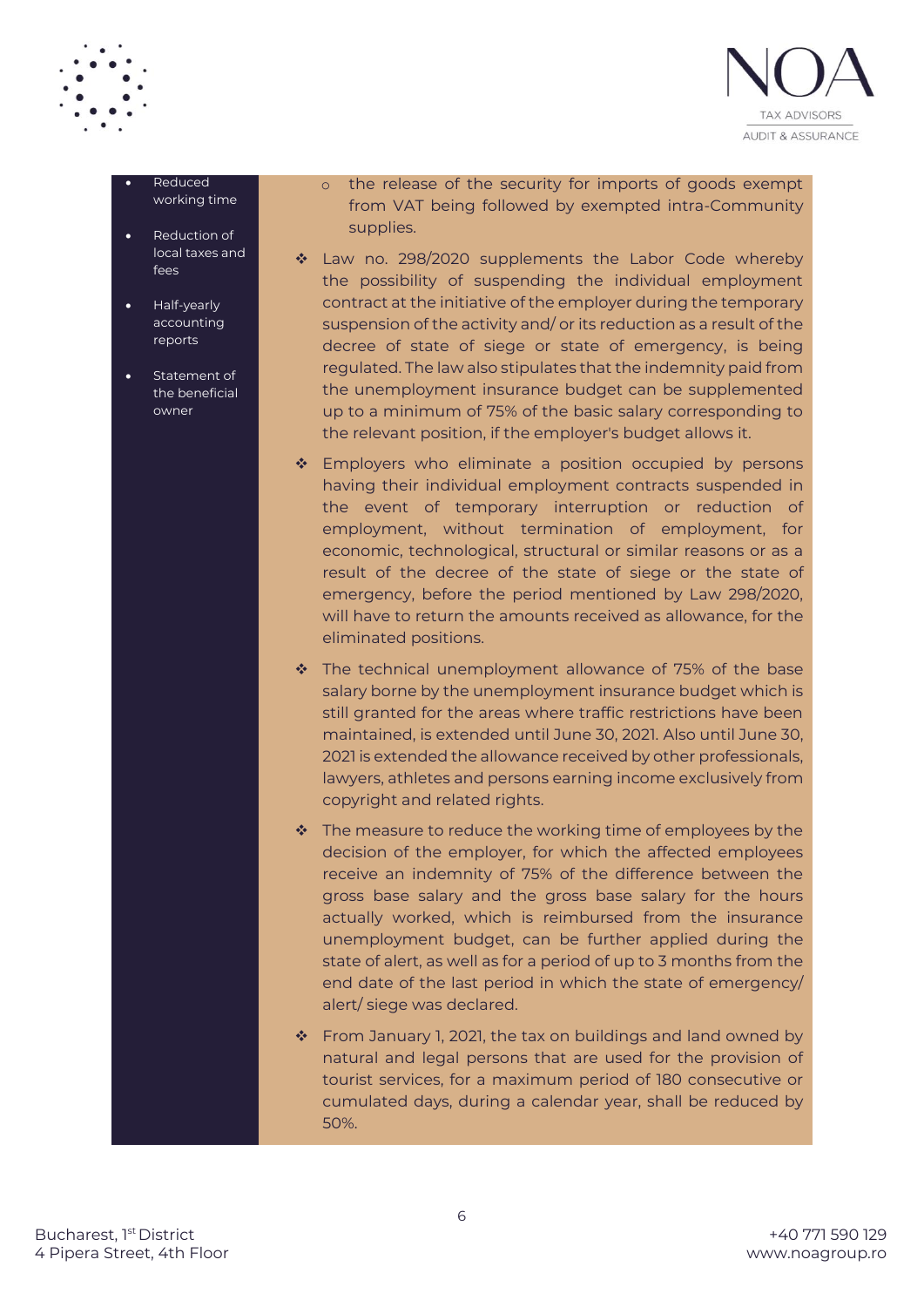



- ❖ With regards to the tax on mixed-use buildings owned by natural persons, from January 1, 2021 the area used for non-residential purposes will be established through an affidavit while the evaluation report prepared by an authorized valuator will no longer be required.
	- ❖ The deadline for submitting the declaration on the effective beneficial owners is of maximum 90 days from the end date of the state of alert.
	- ❖ Persons having registered a turnover lower than the RON equivalent of EUR 1,000,000 at the end of the previous financial year will no longer be required to prepare and submit half-yearly accounting reports.
	- ❖ The list of documents that can be communicated through VPS has been completed, so that the registration declarations and other declarations prepared by the taxpayer, as well as the profile files related to the connection of electronic fiscal cash registers to ANAF's computer system, may be subject to the VPS communication.
	- $\cdot$  Form 700 on the Declaration for the registration / modification in electronic environment of the modifications subsequent to the fiscal registration, through which it will be possible to declare by electronic means all the modifications subsequent to the fiscal registration, for all categories of taxpayers, was approved.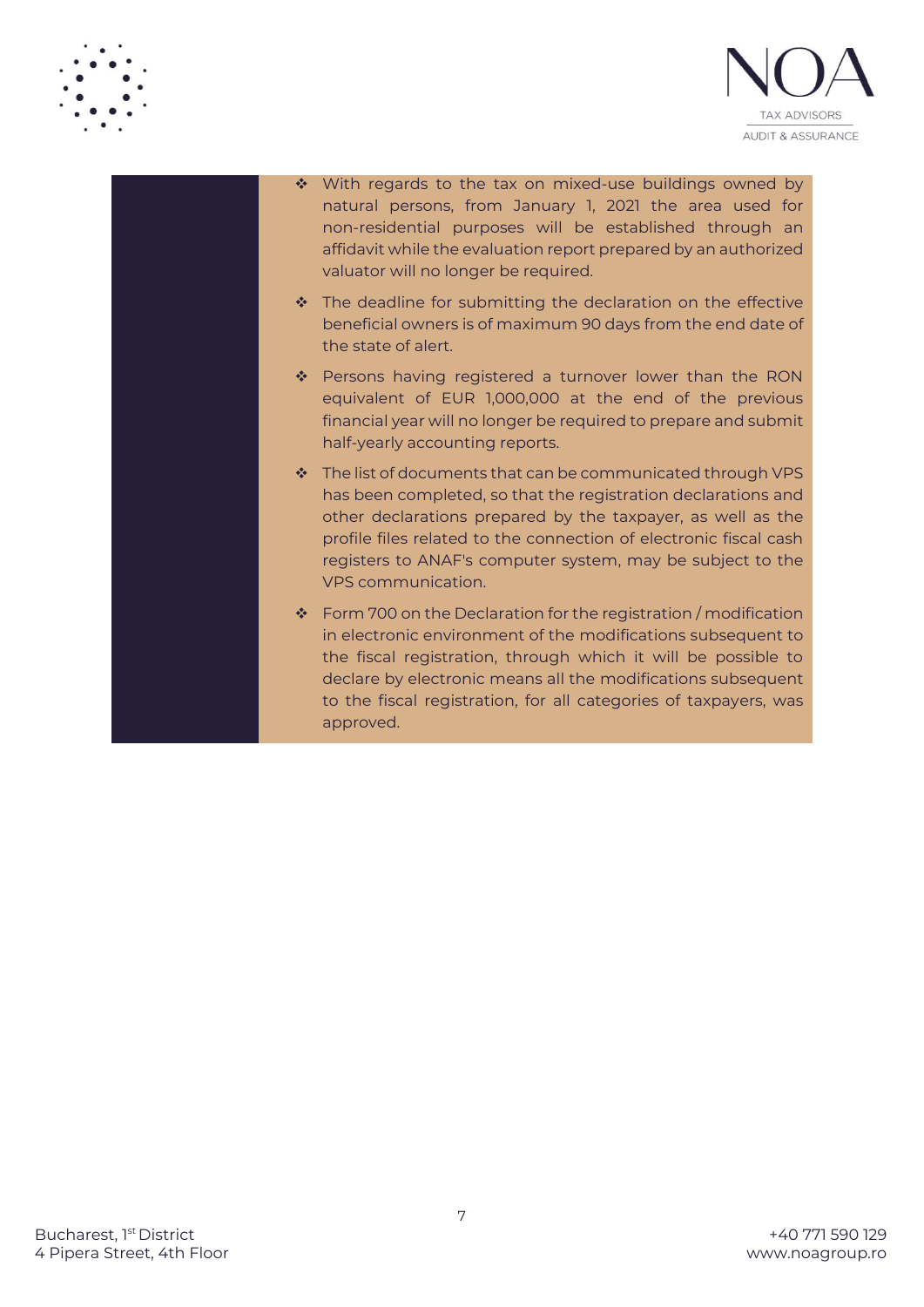





# **How we may help you:**

NOA Tax Advisors team supports companies by providing advice and guidance in various cases regarding the new legislative changes as mentioned above, as well as in all situations encountered from a tax point of view.

NOA Tax Advisors team is at your disposal for more details regarding the aspects presented in this summary of legislative news.

Best regards,

NOA Team